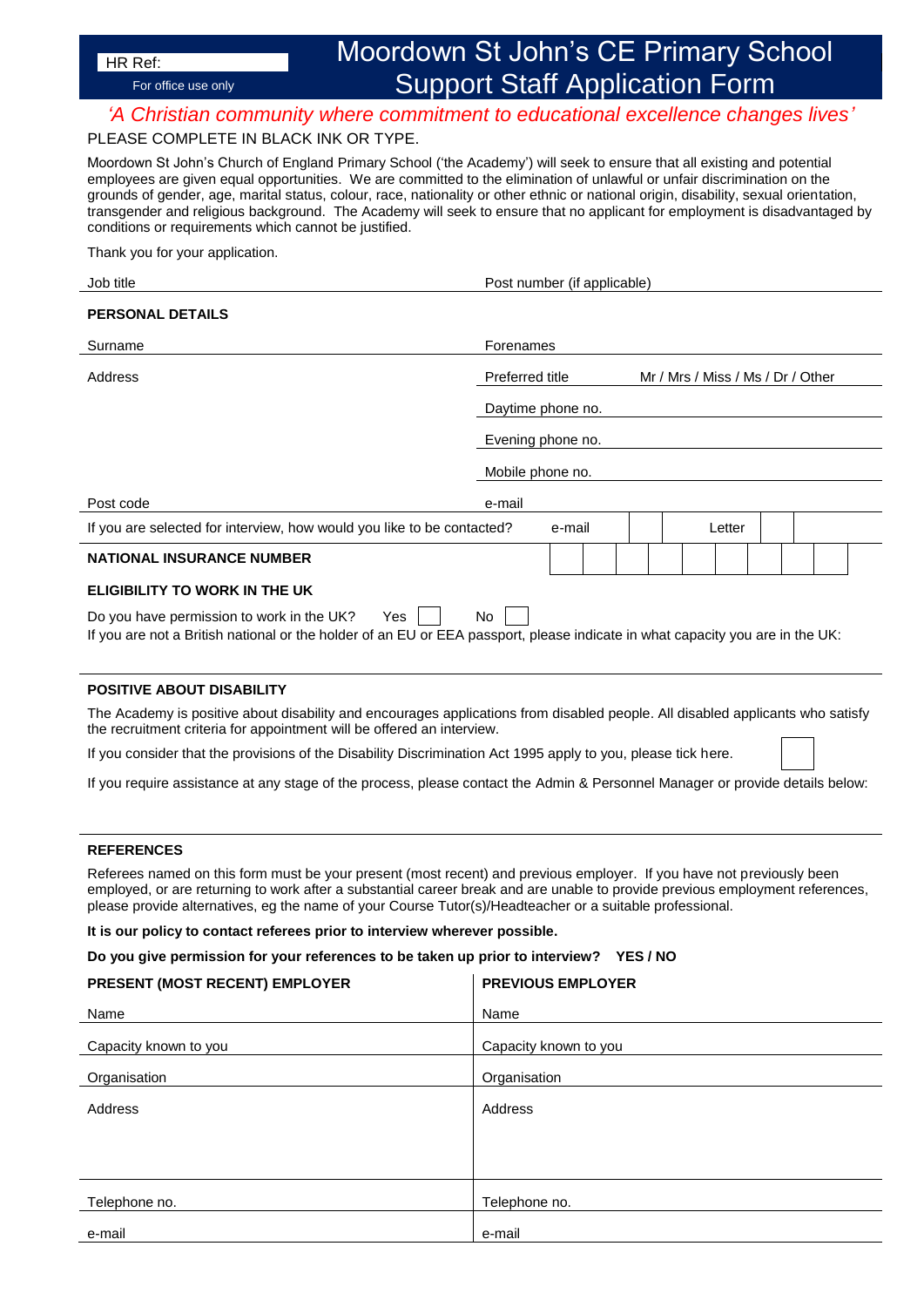# Employment History

#### **CURRENT/MOST RECENT EMPLOYMENT**

You do not need to repeat these details in the Previous Employment section.

| Employer's name and address                     | Your job title    |                |  |  |
|-------------------------------------------------|-------------------|----------------|--|--|
|                                                 | Grade             | Current salary |  |  |
|                                                 | Date appointed    | Notice period  |  |  |
|                                                 |                   |                |  |  |
| Main duties                                     |                   |                |  |  |
|                                                 |                   |                |  |  |
|                                                 |                   |                |  |  |
| Reason for leaving                              |                   |                |  |  |
| May we contact you at work if necessary?<br>Yes | No<br>Contact no. |                |  |  |

#### **PREVIOUS EMPLOYMENT**

Please indicate with a  $\checkmark$  in the last column, your consent for additional references to be taken up at the discretion of the Academy. (This will only be done in specific circumstances)

| Employer's name and address<br>(Most recent first) | Job title and brief description of duties | Date<br>From/to | <b>Reason for leaving</b> | $\checkmark$ |
|----------------------------------------------------|-------------------------------------------|-----------------|---------------------------|--------------|
|                                                    |                                           |                 |                           |              |
|                                                    |                                           |                 |                           |              |
|                                                    |                                           |                 |                           |              |
|                                                    |                                           |                 |                           |              |
|                                                    |                                           |                 |                           |              |
|                                                    |                                           |                 |                           |              |
|                                                    |                                           |                 |                           |              |
|                                                    |                                           |                 |                           |              |
|                                                    |                                           |                 |                           |              |
|                                                    |                                           |                 |                           |              |
|                                                    |                                           |                 |                           |              |
|                                                    |                                           |                 |                           |              |
|                                                    |                                           |                 |                           |              |
|                                                    |                                           |                 |                           |              |
|                                                    |                                           |                 |                           |              |

Please continue on separate sheet if required.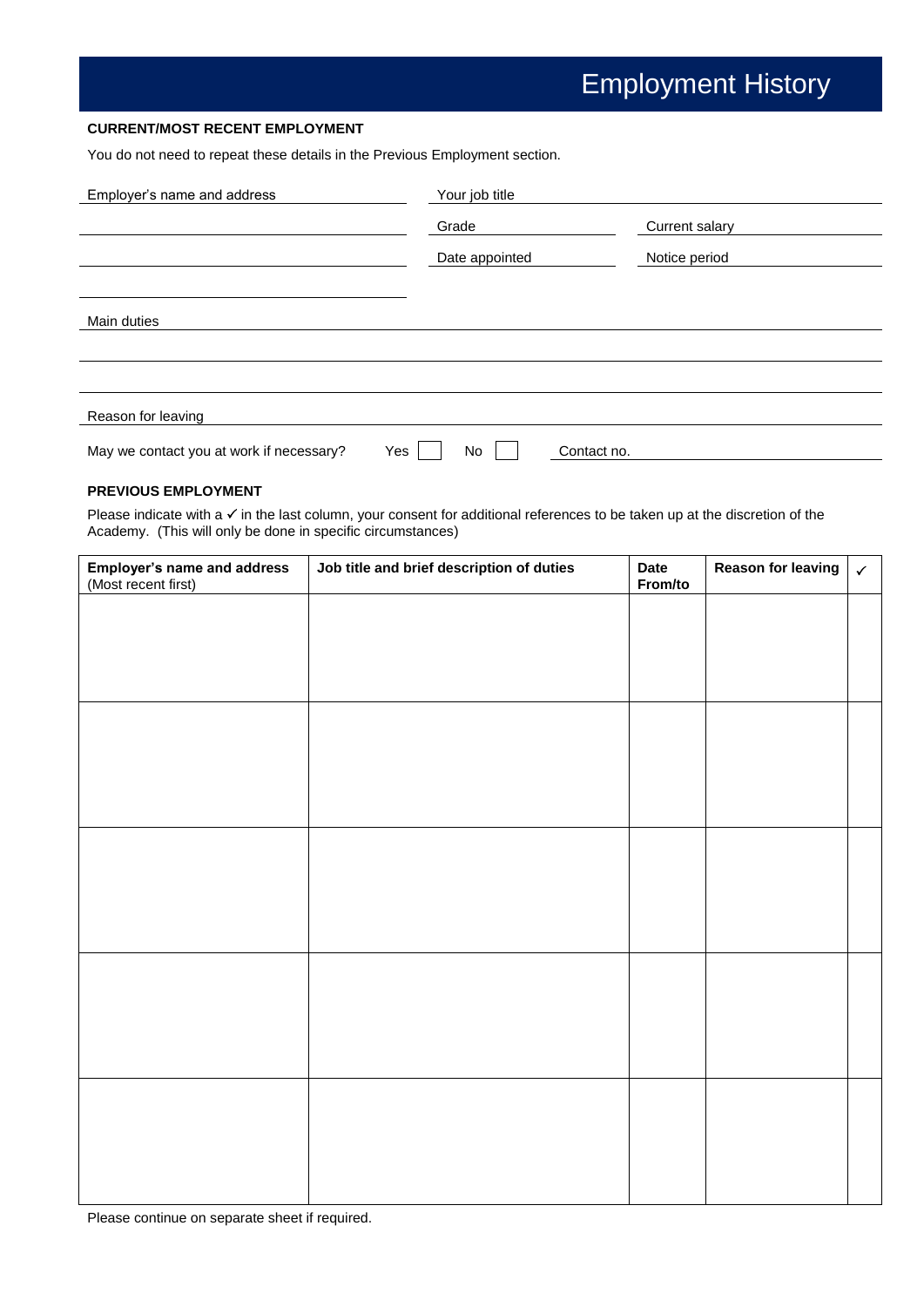#### **SUPPORTING STATEMENT**

Please use the space below to outline how you feel you meet the criteria of the job you are applying for. Please structure your statement as follows:

- Start with how you feel you meet each of the criteria detailing any relevant skills, experience or training you have. Please address each point in the Person Specification in order.
- In a separate paragraph(s), please include any other detail that you feel is relevant to your application.
- If additional space is required, please continue on a separate sheet, ensuring that your name and the title of the job you are applying for is clearly marked at the top of the sheet.

Please complete this section as fully as possible, as the information you provide will be used in assessing your application and will form part of the selection process.